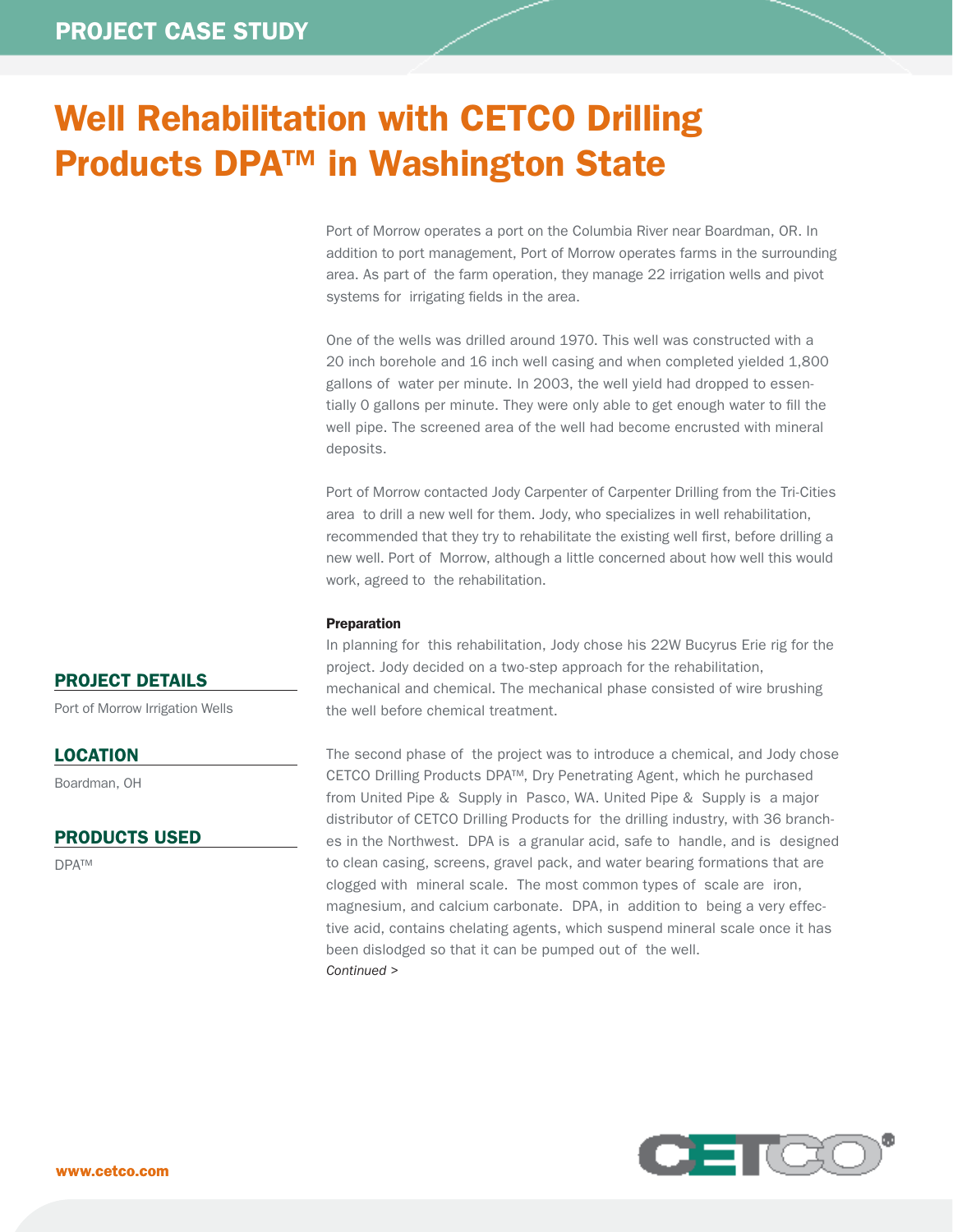### *- Continued*

# Well Rehabilitation with CETCO Drilling Products DPA™ in Washington State

### Mobilization and Operation

To begin the rehabilitation, Jody needed to mobilize his equipment from the Tri-Cities area of Washington state to the well site near Boardman, OR. Jody positioned his rig above the well, removed the pump, and proceeded to wire brush the screens. He then mixed the DPA in a water tank and introduced it in to the screened area of the well through a tremie pipe. He pulled the tremie back until all of the DPA was deposited in the well.

Jody then used a sonar jet to crack and open the encrusted area of the well. He then swabbed the well with a surge block that he had constructed. After this, Jody allowed the well to soak in the DPA treatment for 48 hours. When the 48 hour soaking was complete, Jody then swabbed the well vigorously for 8 hours. When the treatment process was complete, the waste was pumped from the well for disposal after being neutralized with soda ash.

### Results

When the pump was reinstalled in the well, the water came gushing out at 1,800 gallons per minute, which was the well's original output when it was new. Port of Morrow was very happy! Not only did they have their well back at original production, but also they were spared the cost of drilling a new well to replace the one they thought was no longer usable.

#### Follow-up

Four years later, the Port of Morrow well continues to yield 1,800 gallons per minute. The well is not used during the winter, but continues to pump its original yield at start up each spring.

As for Jody Carpenter and Carpenter Drilling, they are busier than ever. With success after success in rehabilitating wells, Jody has all the work he can do during the year. He has mostly given up water well drilling in favor of rehabilitating wells, an art that he has perfected.